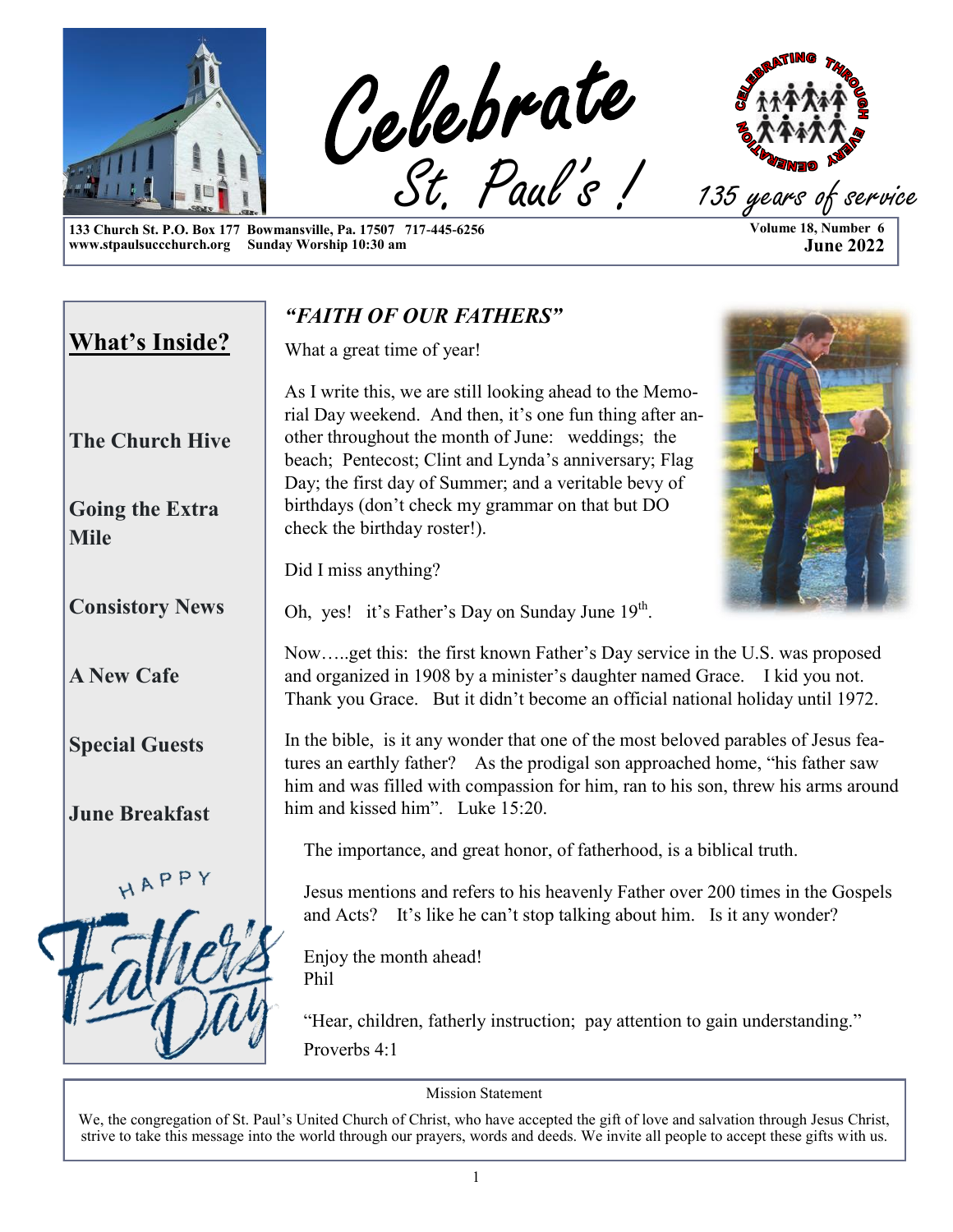#### *The Church Hive*

Bees live in a cooperative way described as "eusociality," or good relations. Each bee contributes a specific skill to the colony, synchronizing its efforts for the benefit of all. Likewise, a church's health depends on all members fulfilling their responsibility to the organism as a whole. Descriptions of hive life mirror Paul's words about the body of Christ, with members having different gifts "but the same Spirit" (1 Corinthians 12:4).



According to R.S. Beal Jr., who was both a pastor and a zoology professor, a beehive is the perfect "living illustration of how to walk in unity." He wrote, "Those of us who have believed in Jesus belong to one another just as much as we belong to Christ. We cannot live independently of one another anymore than we can live independently of Christ. Like the bees, we must learn to practice the sacrifice, labor, sharing, and submission of love that together we 'may grow up into him in all things, which is the head, even Christ<sup>\*\*</sup> (Ephesians 4:15, KJV). How are you using your own spiritual gifts to build up your church "hive"?

-NewsletterNewsletter

#### *Going the Second Mile*

In Jesus' Sermon on the Mount, he teaches, "If anyone forces you to go one mile, go also the second mile" (Matthew 5:41, NRSV). Back then, Jews were subject to Roman rule and often compulsory service. Commoners could be forced to fetch water, carry baggage and perform other menial tasks. So Jesus suggests that rather than complying with gritted teeth and muttered curses, people offer to carry the pack a second mile as well.

These days, the second (or extra) mile denotes going beyond what's expected or required, whether in effort or kindness. In *Going the Second Mile*, Mel Blackaby describes the concept as "the difference between living as a good person and enjoying life as a child of God." He explains, "When you 'do your best' for someone, you go the first mile. When God does his best through you, you experience the second mile. This can happen only when you let Christ in you take over and empower you to accomplish what is impossible by your natural abilities. While others see you on the first mile, they see Christ on the second."

-adapted from *The Wired Word*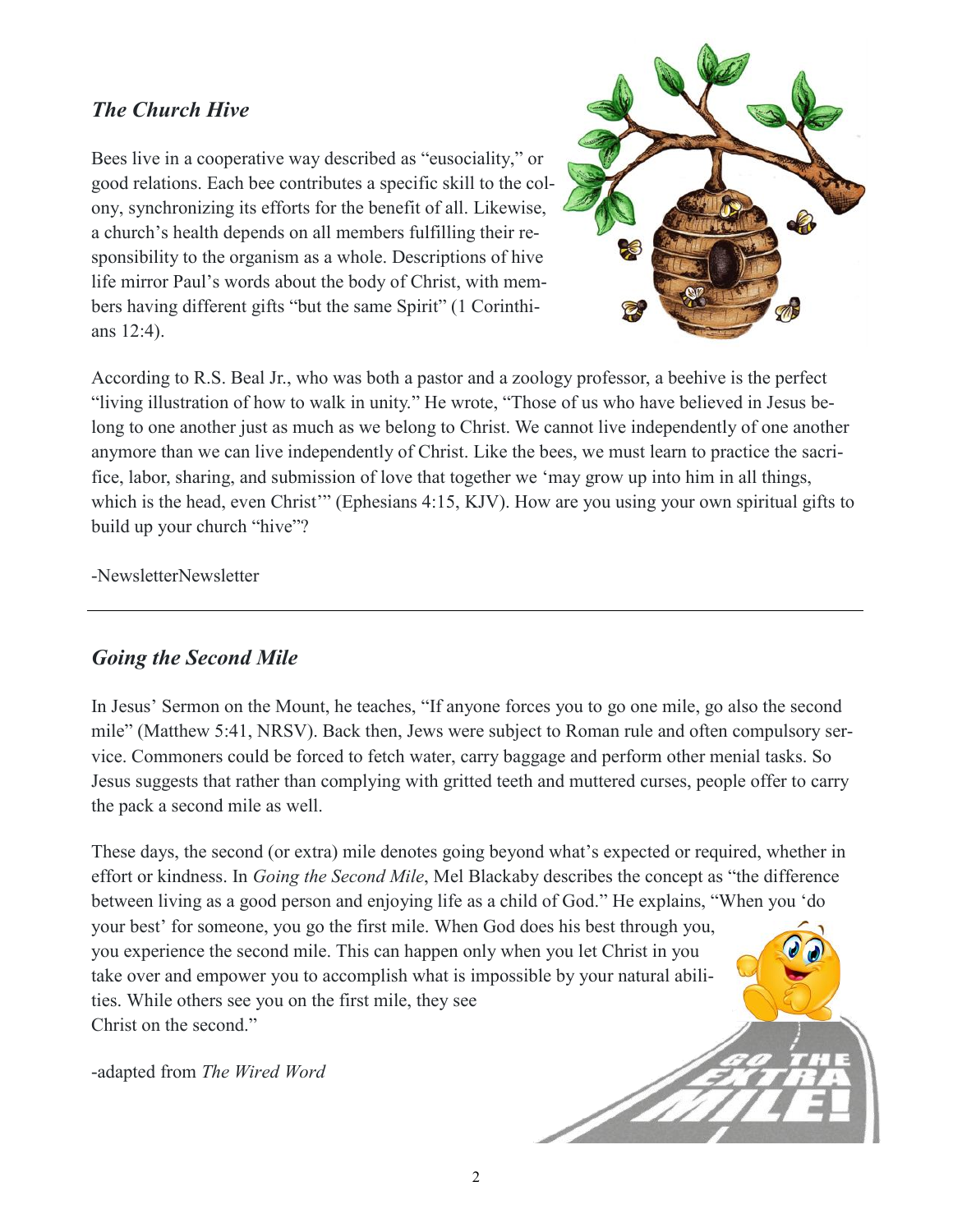# **Looking Ahead**

| June 5  | <b>Breakfast</b><br>Pentecost Sunday<br>Strengthen the Church Offering |
|---------|------------------------------------------------------------------------|
| June 12 | Trinity Sunday/Communion                                               |
| June 19 | Father's Day                                                           |
| July 16 | Sight & Sound - David                                                  |
| July 31 | Communion                                                              |

# **Consistory News**



I know this might sound like a broken record, but as usual I like to start off my report by thanking members that go beyond.

This was a tough month for Kieran and Steve, drilling holes, removing pew, and clean-up. This job was very hard as Kieran found out trying to drill holes from our parlor to the top floor. This is getting ready for the new sound system and console for zooming service. We will have to wait a little longer for the new and improved zoom service as John did not receive all the necessary parts. It will probably be July until we can have a better zoom service.

Thanks to Ron for getting the flowers for Mother's Day. Thanks Dee for all her extra duties she performs that many people don't realize. I appreciate everyone's help, even if I forget to mention someone by name.

Our cafe is done, and I think this is great!!!!!!!! Thanks to Barry we now have a second coffee maker, plus a microwave. Please come early to Sunday service and join us for coffee, treats, and everyone's company.



# SPECIAL, GUESTS!

Please mark your calendars for **May 22nd** as we will have two guests that day. One will be Carrie Call from the UCC Conference and our very own Bri will be back here to sing.

**May 29th** we will have Pastor Daniel Lendeh joining our service to talk about the new church in Liberia.

A small lunch will be provided after both Sunday's. Everyone is welcome.

Phil and myself met with Jerry Long , the township supervisor, and the zoning officer on May  $12<sup>th</sup>$  from Brecknock Township to discuss any possible projects that St. Paul's and the township could work in unity to achieve something that would benefit both parties.

On a good note Terry is starting our upgrade on the ladies restroom on May  $23<sup>rd</sup>$ . He has also agreed to upgrade the men's restroom, but this will happen later in the year.

Don't forget our free **GHB breakfast on June 5th.**  Pancakes and sausage will be on the menu. French toast and eggs will also be available. Kieran and Ron are the cooks. Anyone that would like to help as a server or help with the clean-up is welcomed. Serving will begin at 9am in the fellowship hall.



The next consistory meeting is scheduled for **Wednesday, June 1** at **7:00 pm**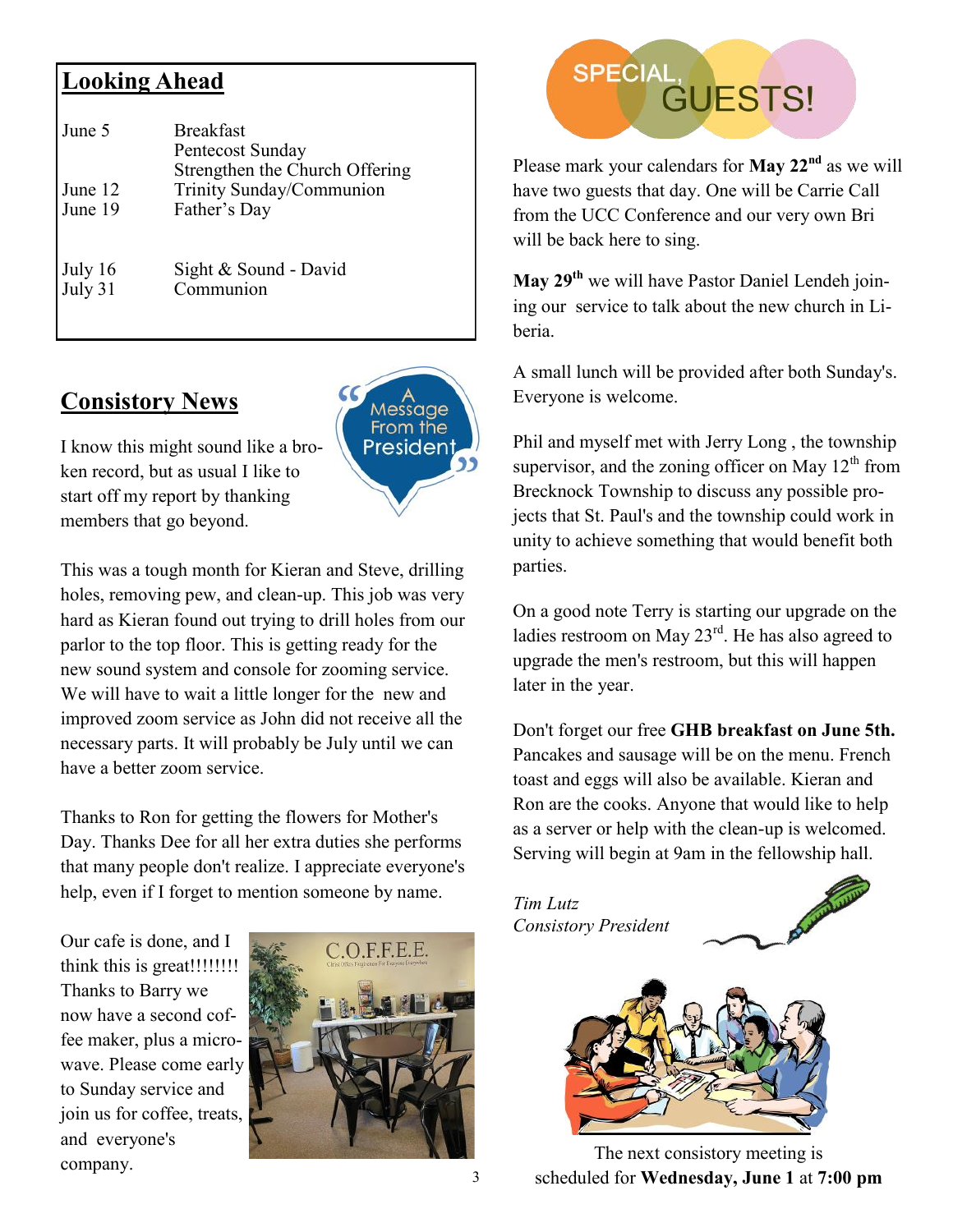**Prayer Concerns:** We will be updating our prayer list monthly by starting a new list at the beginning of every month. Please continue to review the list and if there are any updates during the month



please contact Phil Shober or Dee Sprecher. We also have prayer request cards located in the parlor room and in the pews upstairs for your convenience. You can fill out the request and turn it in to the church office or place it in the offering plate.

As you continue your own prayers and concerns outside of the sanctuary this week, please remember the concerns we have raised as a community.

#### **Our list of prayer concerns from May**

Alta, Alvin, Connie, Grace, Linda, Westly, Wyatt, our farmers, our church partners in Liberia, and continued prayers for all the people affected by the war in Ukraine.

Suggested Prayer… "Most gracious and loving God, we lift up our list of prayer concerns this day and every day that all who are listed might know and feel your presence with them in their time of need. God, continue in your support for all of our friends and family

listed and those who are forever in our hearts so that they might feel you with them each day, Amen."

If you would like to ask for prayers for someone please contact Kieran Connelly. Below is a list of the individuals on our Prayer Team that will pray for you throughout the week.



Kieran Connelly 717-471-5018 Lynda Cooper Gretchen Martin Jane Hoshour Steve Renninger Chris Storms Phil Shober Donna Ozga

Gerri Shober Nancy Caffrey-Schafer

# **Caring for Our Members**

Please remember our members and friends in your prayers. Many in retirement villages and their homes are unable to attend church due to the pandemic and other health concerns.

**Mary Tamerius** Faithful Living 2015 N. Reading Road Room 156 Denver, Pa. 17517

#### **Alta Hoshour**

Ephrata Manor 99 Bethany Rd Room# 127A Ephrata, Pa 17522 717-738-7465



**Jane Storms Linda Summers**

118 Raybil Drive 101 South 2nd Street Narvon, Pa. 17555 Denver, Pa 17517

**Bill & Grace Sprecher Harold Good** Fairmount Homes Garden Spot Village 2312 Wheat Ridge Drive 433 S Kinzer Ave Ephrata, Pa. 17522 Apt. 117GW New Holland, Pa. 17557

566 Springville Rd Apt 106 New Holland, Pa. 17557

**Betty Musser**

## **Pastoral Visits or Emergencies**

If anyone is in need of pastoral assistance please contact Phil Shober anytime via text or call at

610-780-3915 or email philipshober@gmail.com. You can also call the church office at 717-445-6256 or email the church secretary at  $\text{dee}(\hat{a})$ stpaulsuccchurch.org.

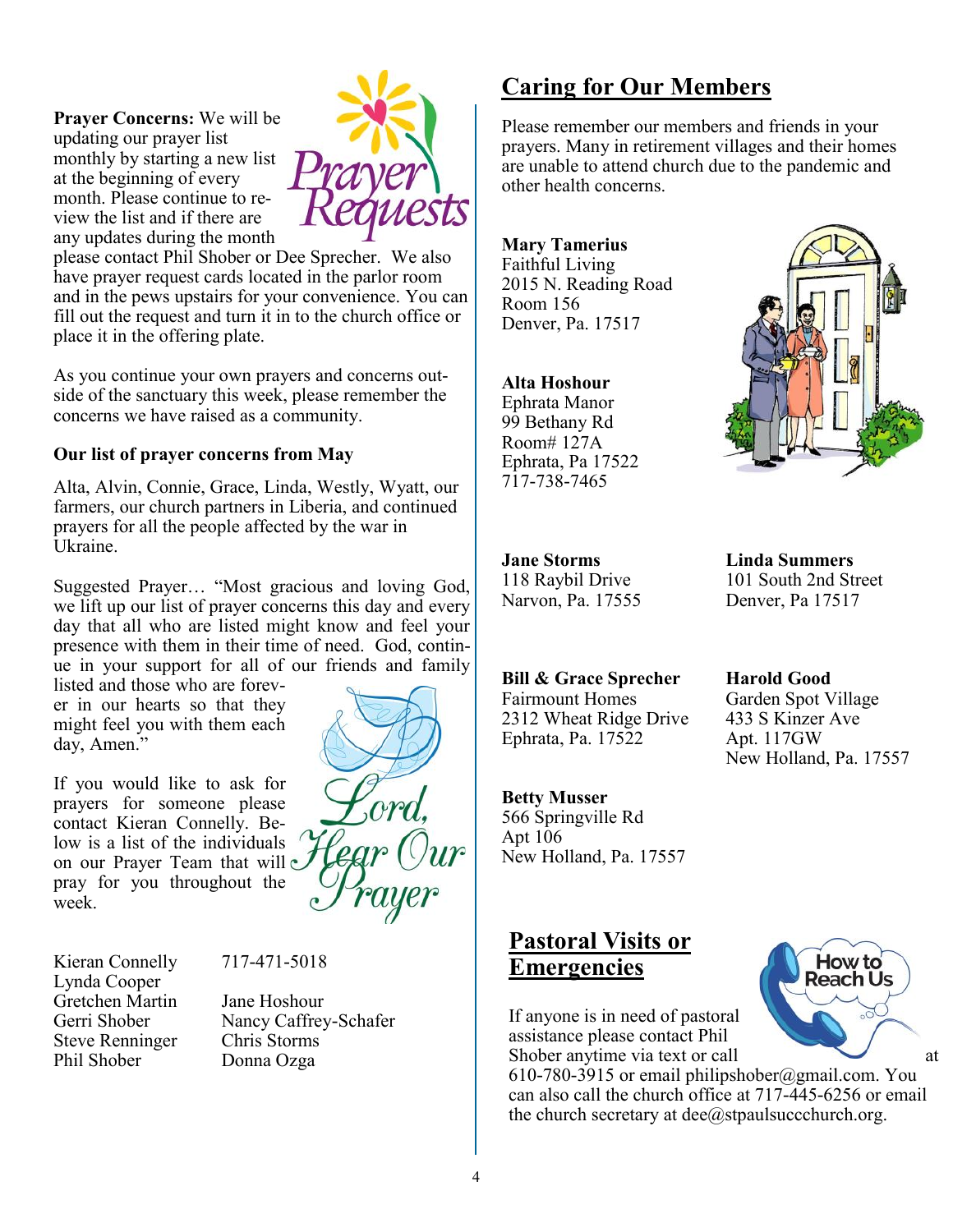

Below is a list of items requested for the food bank in Terre Hill.

#### **Canned peaches & fruit cocktail Kids juice drinks Spaghetti sauce & Macaroni & cheese**

With spring here and summer approaching, below is a list of things the Grace House ladies could use.

**Crew socks KCups Baseball caps Toilet paper Suntan lotion Tissues Lip balm Paper towels Face moisturizer**

Any donations can be placed on the table in the parlor room.

Thank you for your continued support of these ministries.



# *Birthdays*

#### **June**

- 6 Pearl Renninger
- 18 Pete Martin
- 19 Chris Storms
- 28 Cheryl Borja
- 30 Clint Cooper Troy Cooper

#### **Happy Birthday!**



# *Anniversaries*

Clint & Lynda Cooper - 52 years on June 13



# **Bible Quiz**

**Updated** Needs



Jesus was known for using a certain type of speech in his teaching. What was it?

- A. soliloquy
- B. parable
- C. lecture
- D. riddle



![](_page_4_Picture_29.jpeg)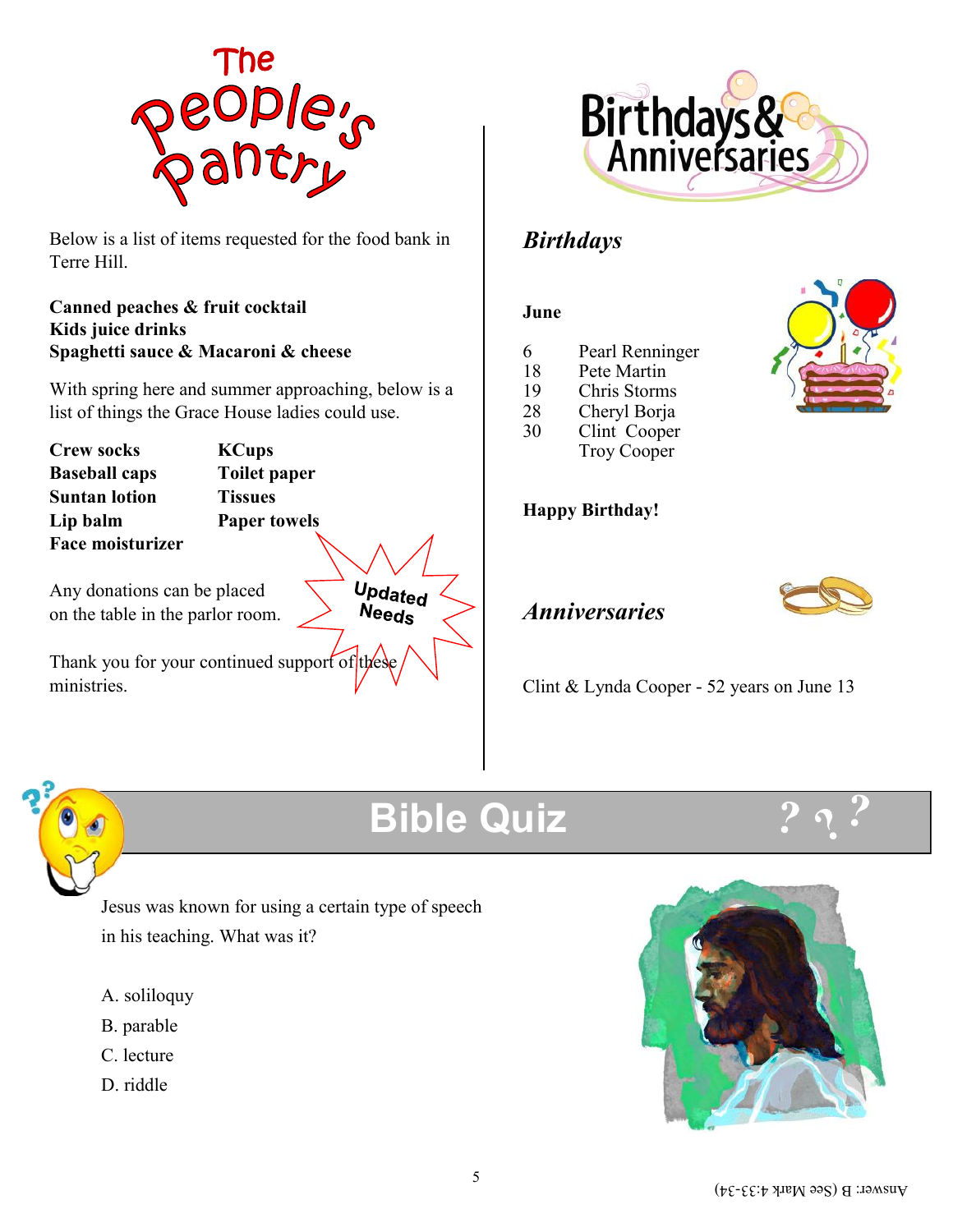![](_page_5_Picture_0.jpeg)

# **Strengthen the Church Offering**

This special offering reflects the shared commitment of people across the United

![](_page_5_Picture_3.jpeg)

Church of Christ to cooperatively build up the UCC. It supports leaders, new churches, youth ministry, and innovation in existing congregations. Together, we can all grow stronger.

If you would like to participate, you may place your donations in a special plate at the back of the church on June 5th. Thank you.

![](_page_5_Picture_6.jpeg)

The following individuals are responsible for counting the offering after worship;

- June 5 Tim & Pat Lutz
- June 12 Gerri Shober & Barry Gehman
- June 19 Charlie & Chris Storms
- June 26 Sharon Blechschmidt & Lynda Cooper

**Online Worship:** While we are currently holding worship services in person following the CDC guidelines, we also continue to stream our services online.

If you are more comfortable watching from home please use the following link and enter the code 225210 to join the service.

![](_page_5_Picture_14.jpeg)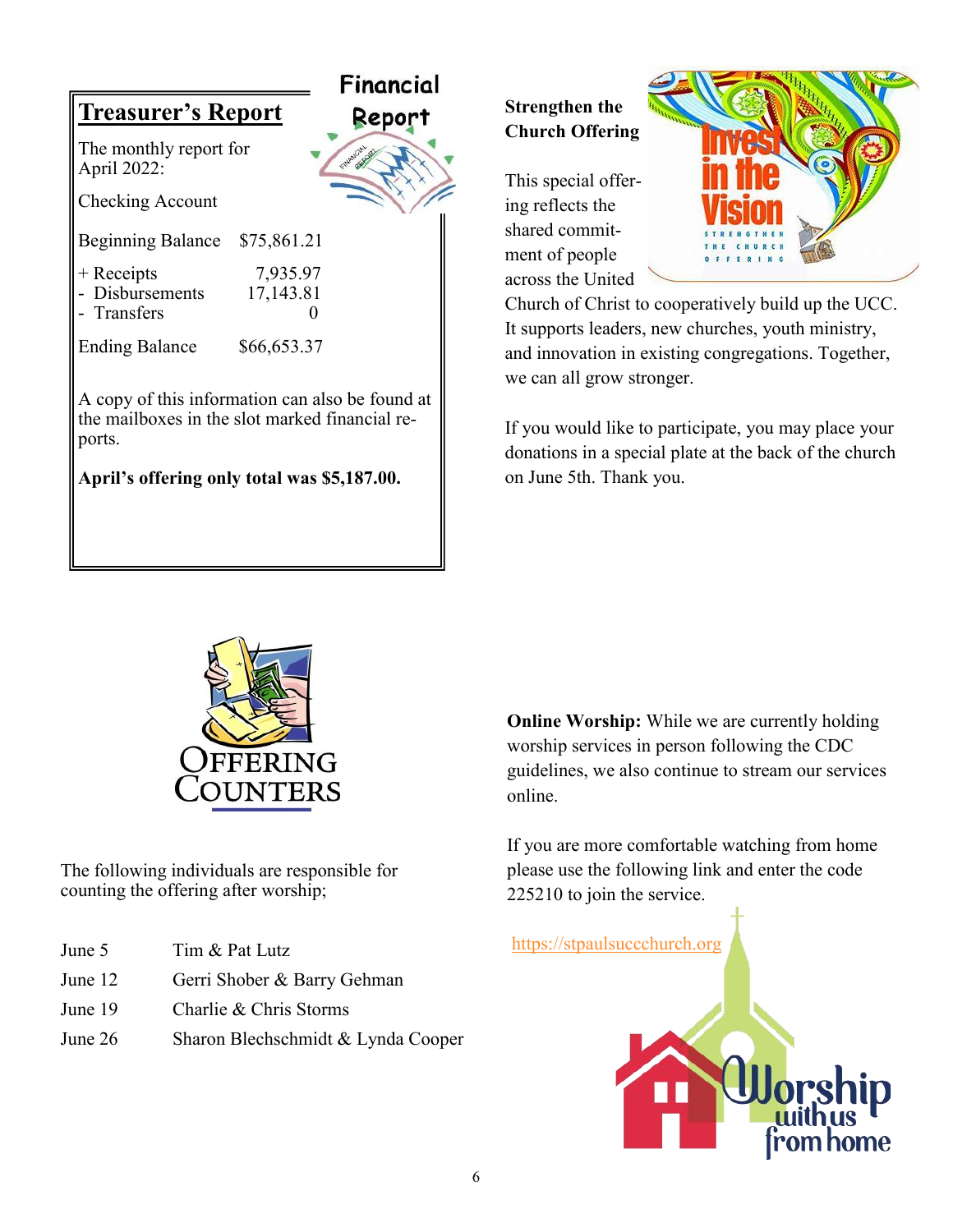# Monthly Volunteers

![](_page_6_Picture_1.jpeg)

| June 5  | Gerri Shober      |
|---------|-------------------|
| June 12 | Sara Renninger ** |
| June 19 | Mary Renninger    |
| June 26 | Cheryl Borja      |
| July 3  | Dee Sprecher      |
| July 10 | Gerri Shober      |
| July 17 | Mary Renninger    |
| July 24 | Sara Renninger    |
| July 31 | Cheryl Borja **   |

![](_page_6_Picture_3.jpeg)

June 5 Grace House June 12 Lynda Cooper<br>June 19 Charlie Storms Charlie Storms June 26 Tim Lutz

July 3 Grace House July 10 Gerri Shober<br>July 17 Grace Smith July 17 Grace Smith<br>July 24 Barry Gehma July 24 Barry Gehman<br>July 31 Mary Renninge Mary Renninger

\*\* Indicates communion

![](_page_6_Picture_7.jpeg)

| June 5  | Sharon Blechschmidt |
|---------|---------------------|
| June 12 | Kieran Connelly     |
| June 19 | Ron Frederick       |
| June 26 | Mary Renninger      |
| July 3  | Barry Gehman        |
| July 10 | Chris Storms        |
| July 17 | Ron Frederick       |
| July 24 | Cheryl Borja        |
| July 31 | Larry Klaassen      |
|         |                     |

![](_page_6_Picture_9.jpeg)

| June 5  | Barry Gehman    |
|---------|-----------------|
| June 12 | Megan Hennigan  |
| June 19 | Naomi Martin    |
| June 26 | Megan Hennigan  |
| July 3  | Lynda Cooper    |
| July 10 | Megan Hennigan  |
| July 17 | Gretchen Martin |
| July 24 | Megan Hennigan  |
| July 31 | Gerri Shober    |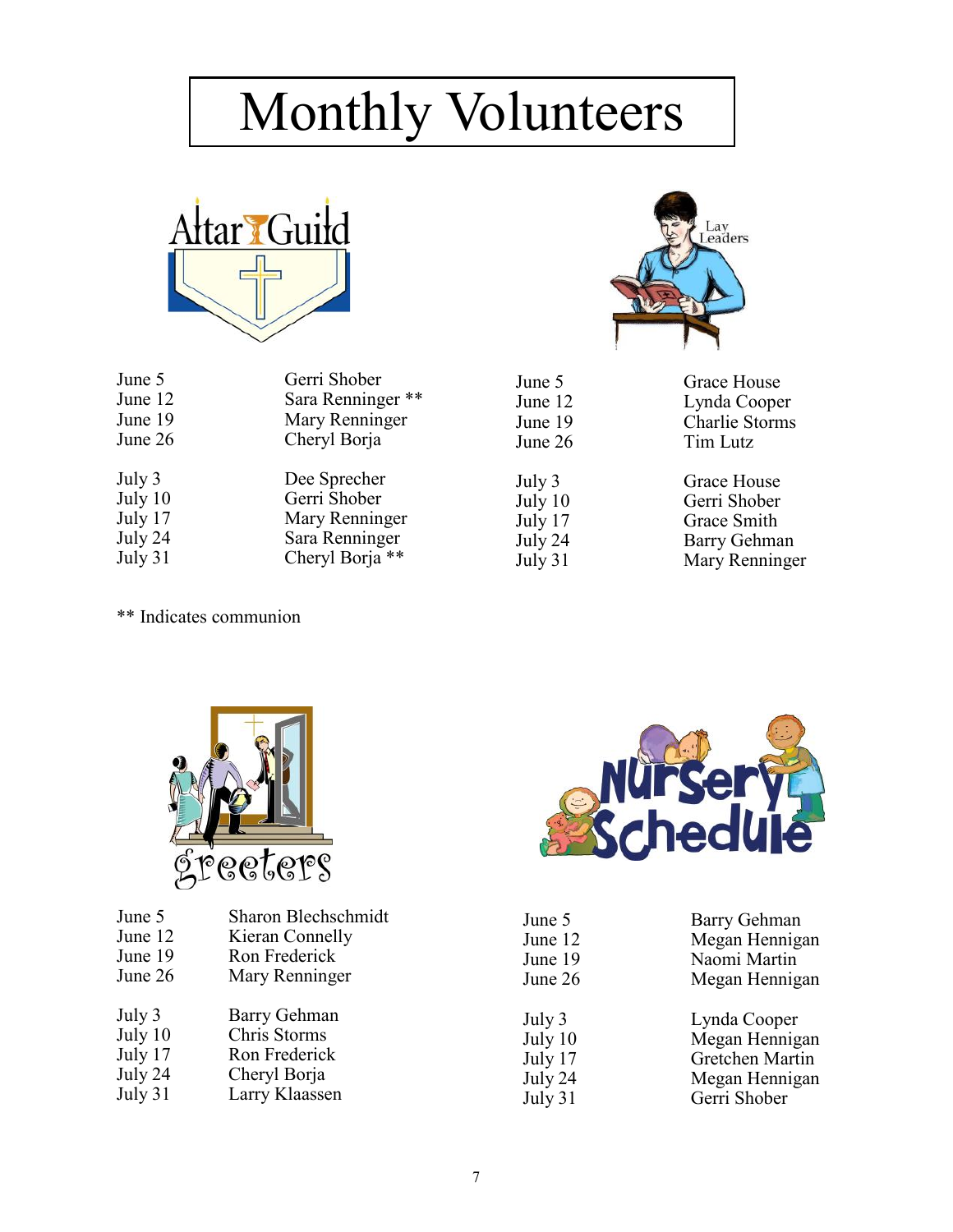![](_page_7_Picture_0.jpeg)

| June 5  | open           |
|---------|----------------|
| June 12 | open           |
| June 19 | open           |
| June 26 | Tim & Pat Lutz |
| July 3  | open           |
| July 10 | open           |
| July 17 | open           |
| July 24 | open           |
| July 31 | open           |

![](_page_7_Picture_2.jpeg)

| June 5  | open |
|---------|------|
| June 12 | open |
| June 19 | open |
| June 26 | open |
|         |      |
| July 3  | open |
| July 10 | open |
| July 17 | open |
| July 24 | open |
| July 31 | open |

# **Flower and Bulletin Sponsor Sheet**

The flower and bulletin charts for 2022 are posted. If you would like to sponsor a week please sign your name on the chart for any Sunday you wish. Please fill out the appropriate form and see that Dee gets your dedication information at least one week prior to it going in the bulletin. The cost for the flowers is **\$35.00**. We will place silk flowers in the sanctuary and place your dedication information in the bulletin. If you wish to purchase real flowers you may still do so on your own. The cost of the bulletins is **\$10.00** each week. Payments can be given to Dee Sprecher. Thank you in advance for your support.

## **St Paul's UCC** *Celebrate*

A publication of St. Paul's UCC 133 Church St., P.O. Box 177 Bowmansville, Pa. 17507 Phone & Fax 717-445-6256 office@stpaulsuccchurch.org www.stpaulsuccchurch.org

![](_page_7_Picture_8.jpeg)

Editor: Deidre Sprecher dee@stpaulsuccchurch.org

St Paul's UCC *Celebrate* is published monthly to keep members and friends informed of programs of the church and to report news about the community and its people.

Deadline for article submissions: The third Sunday of each month.